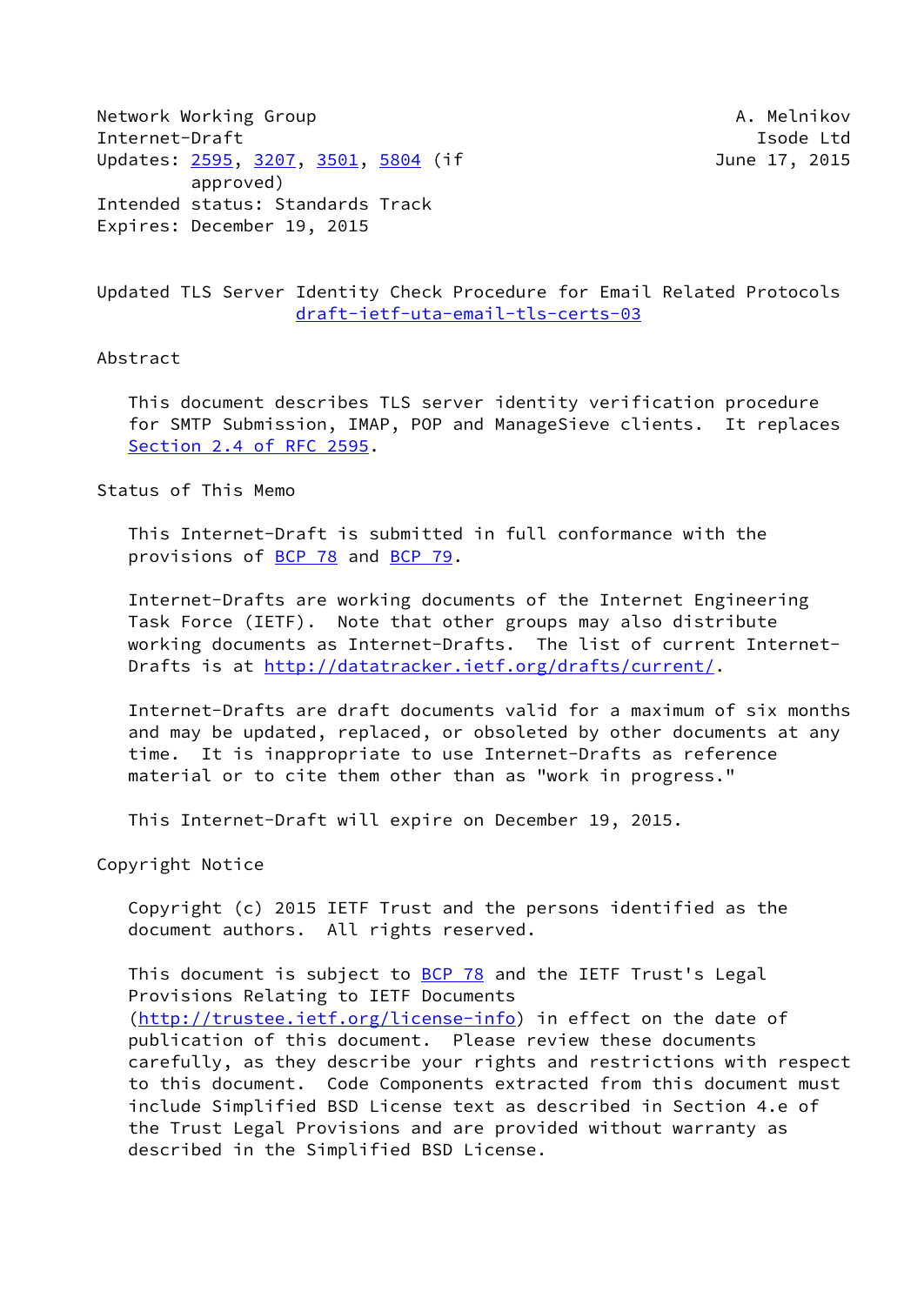# <span id="page-1-1"></span>Internet-Draft TLS Server Identity Check for Email June 2015

# Table of Contents

|    |                                                             | $\overline{2}$ |
|----|-------------------------------------------------------------|----------------|
| 2. | Conventions Used in This Document                           | $\overline{2}$ |
| 3. | Email Server Certificate Verification Rules                 | $\overline{3}$ |
| 4. | Compliance Checklist for Certification Authorities          | $\overline{4}$ |
| 5. | Compliance Checklist for Mail Service Providers and         |                |
|    | Certificate Signing Request generation tools $\dots \dots$  | $\overline{4}$ |
| 6. |                                                             | $\overline{4}$ |
| 7. |                                                             | $\overline{5}$ |
| 8. |                                                             | $\overline{5}$ |
| 9. |                                                             | 6              |
|    | Normative References<br>9.1.                                | 6              |
|    | 9.2. Informative References                                 | 6              |
|    |                                                             | $\overline{1}$ |
|    | Appendix B. Changes since draft-ietf-uta-email-tls-certs-00 | $\overline{1}$ |
|    | Author's Address<br>.                                       | $\overline{I}$ |
|    |                                                             |                |

## <span id="page-1-0"></span>[1](#page-1-0). Introduction

 Use of TLS by SMTP Submission, IMAP, POP and ManageSieve clients is described in [\[RFC3207](https://datatracker.ietf.org/doc/pdf/rfc3207)], [\[RFC3501](https://datatracker.ietf.org/doc/pdf/rfc3501)], [[RFC2595\]](https://datatracker.ietf.org/doc/pdf/rfc2595) and [\[RFC5804](https://datatracker.ietf.org/doc/pdf/rfc5804)] respectively. Each of the documents describes slightly different rules for server certificate identity verification (or doesn't define any rules at all). In reality, email client and server developers implement many of these protocols at the same time, so it would be good to define modern and consistent rules for verifying email server identities using TLS.

 This document describes the updated TLS server identity verification procedure for SMTP Submission [[RFC6409](https://datatracker.ietf.org/doc/pdf/rfc6409)] [\[RFC3207](https://datatracker.ietf.org/doc/pdf/rfc3207)], IMAP [\[RFC3501](https://datatracker.ietf.org/doc/pdf/rfc3501)], POP [\[RFC1939](https://datatracker.ietf.org/doc/pdf/rfc1939)] and ManageSieve [[RFC5804](https://datatracker.ietf.org/doc/pdf/rfc5804)] clients. It replaces Section [2.4 of RFC 2595](https://datatracker.ietf.org/doc/pdf/rfc2595#section-2.4).

 Note that this document doesn't apply to use of TLS in MTA-to-MTA SMTP.

 The main goal of the document is to provide consistent TLS server identity verification procedure across multiple email related protocols. This should make it easier for Certification Authorities and ISPs to deploy TLS for email use, and would enable email client developers to write more secure code.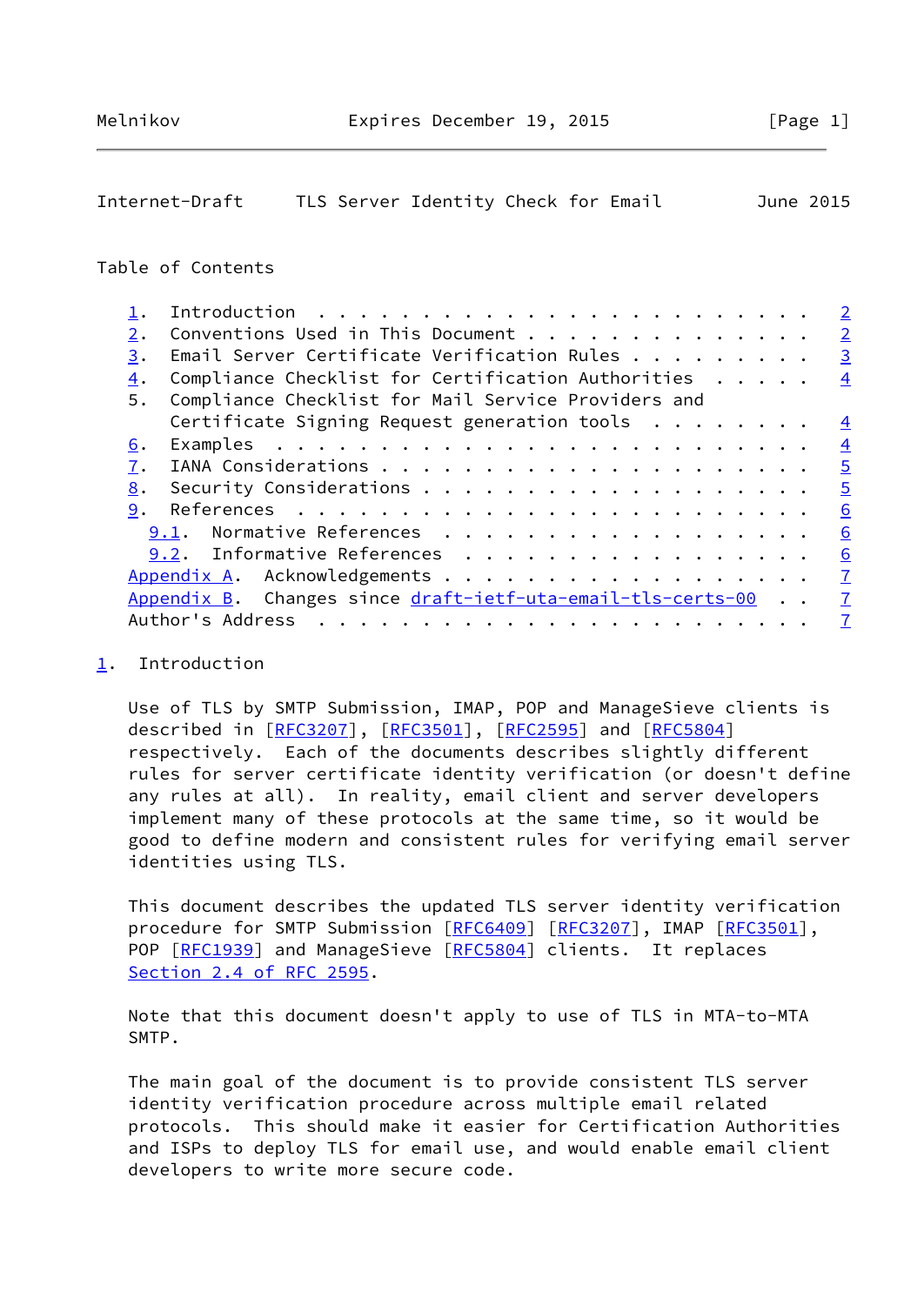## <span id="page-2-0"></span>[2](#page-2-0). Conventions Used in This Document

 The key words "MUST", "MUST NOT", "REQUIRED", "SHALL", "SHALL NOT", "SHOULD", "SHOULD NOT", "RECOMMENDED", "MAY", and "OPTIONAL" in this document are to be interpreted as described in [\[RFC2119](https://datatracker.ietf.org/doc/pdf/rfc2119)].

| Melnikov | Expires December 19, 2015 |  |  | [Page 2] |
|----------|---------------------------|--|--|----------|
|----------|---------------------------|--|--|----------|

<span id="page-2-2"></span>Internet-Draft TLS Server Identity Check for Email June 2015

<span id="page-2-1"></span>[3](#page-2-1). Email Server Certificate Verification Rules

 During a TLS negotiation, an email client (i.e., an SMTP, IMAP, POP3 or ManageSieve client) MUST check its understanding of the server hostname against the server's identity as presented in the server Certificate message, in order to prevent man-in-the-middle attacks. Matching is performed according to the rules specified in [Section](https://datatracker.ietf.org/doc/pdf/rfc6125#section-6) 6  [of \[RFC6125\]](https://datatracker.ietf.org/doc/pdf/rfc6125#section-6), including "certificate pinning" and the procedure on failure to match. The following inputs are used by the verification procedure used in [[RFC6125](https://datatracker.ietf.org/doc/pdf/rfc6125)]:

 1. The client MUST use the server hostname it used to open the connection as the value to compare against the server name as expressed in the server certificate (the reference identity). The client MUST NOT use any form of the server hostname derived from an insecure remote source (e.g., insecure DNS lookup). CNAME canonicalization is not done.

The rules and guidelines defined in [\[RFC6125](https://datatracker.ietf.org/doc/pdf/rfc6125)] apply to an email server certificates, with the following supplemental rules:

- 1. Support for the DNS-ID identifier type (subjectAltName of dNSName type [\[RFC5280](https://datatracker.ietf.org/doc/pdf/rfc5280)]) is REQUIRED in Email client software implementations.
- 2. Support for the SRV-ID identifier type (subjectAltName of SRVName type [\[RFC4985](https://datatracker.ietf.org/doc/pdf/rfc4985)]) is REQUIRED for email client software implementations. List of SRV-ID types for email services is specified in [\[RFC6186](https://datatracker.ietf.org/doc/pdf/rfc6186)]. For ManageSieve the value "sieve" is used.
- 3. URI-ID identifier type (subjectAltName of uniformResourceIdentifier type [[RFC5280\]](https://datatracker.ietf.org/doc/pdf/rfc5280)) MUST NOT be used by clients for server verification, as URI-ID were not historically used for email.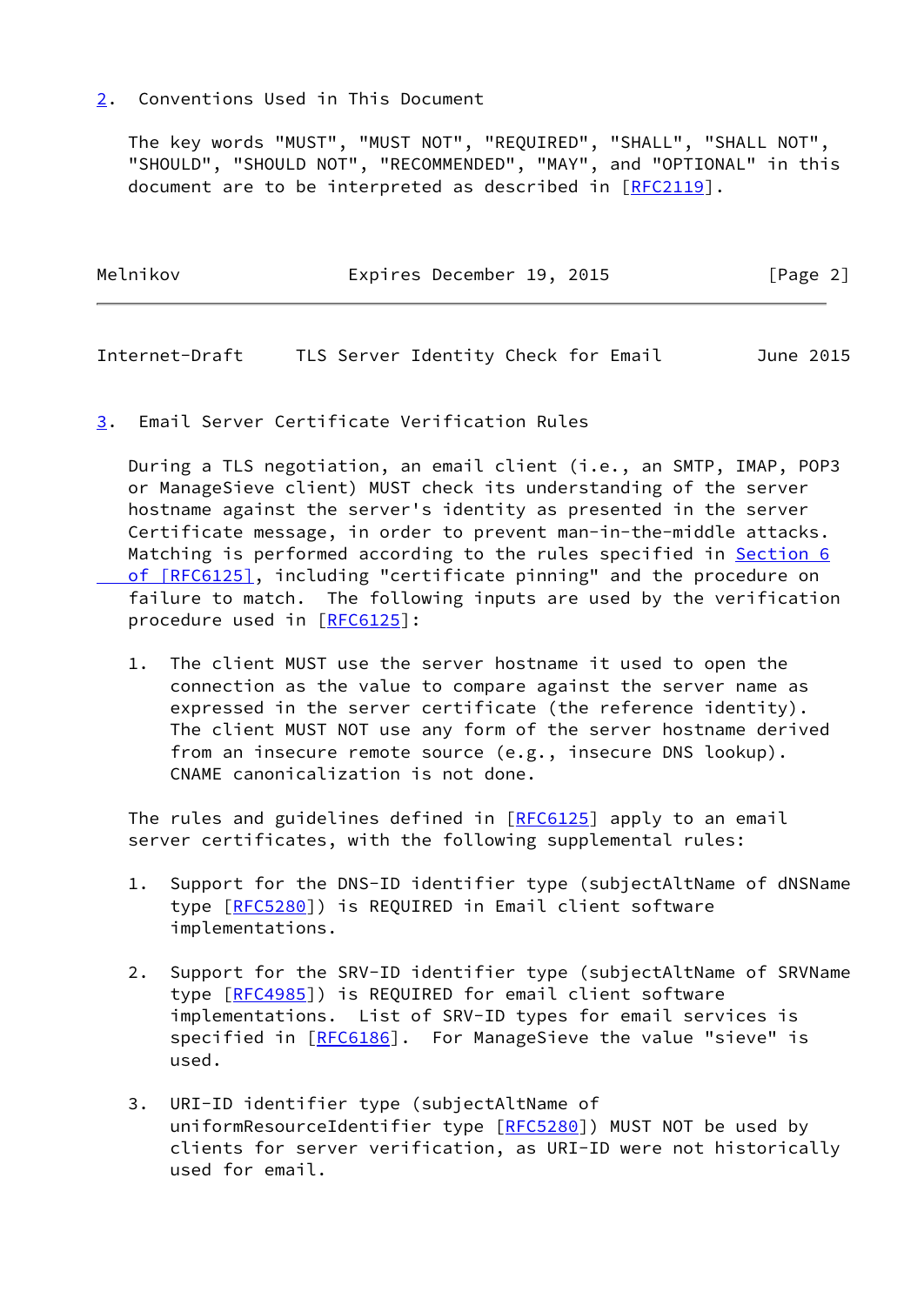- 4. For backward compatibility with deployed software CN-ID identifier type (CN attribute from the subject name, see [\[RFC6125](https://datatracker.ietf.org/doc/pdf/rfc6125)]) MAY be used for server identity verification.
- 5. Email protocols allow use of certain wilcards in identifiers presented by email servers. The "\*" wildcard character MAY be used as the left-most name component of DNS-ID or CN-ID in the certificate. For example, a DNS-ID of \*.example.com would match a.example.com, foo.example.com, etc. but would not match example.com. Note that the wildcard character MUST NOT be used as a fragment of the left-most name component (e.g., \*oo.example.com, f\*o.example.com, or foo\*.example.com).

Melnikov **Expires December 19, 2015** [Page 3]

<span id="page-3-1"></span>Internet-Draft TLS Server Identity Check for Email June 2015

- <span id="page-3-0"></span>[4](#page-3-0). Compliance Checklist for Certification Authorities
	- 1. CA MUST support issuance of server certificates with DNS-ID identifier type (subjectAltName of dNSName type [\[RFC5280](https://datatracker.ietf.org/doc/pdf/rfc5280)]).
	- 2. CA MUST support issuance of server certificates with SRV-ID identifier type (subjectAltName of SRVName type [\[RFC4985](https://datatracker.ietf.org/doc/pdf/rfc4985)]) for each type of email service.
	- 3. For backward compatibility with deployed client base, CA MUST support issuance of server certificates with CN-ID identifier type (CN attribute from the subject name, see [[RFC6125](https://datatracker.ietf.org/doc/pdf/rfc6125)]).
	- 4. CA MAY allow "\*" (wildcard) as the left-most name component of DNS-ID or CN-ID in server certificates it issues.
- <span id="page-3-2"></span>[5](#page-3-2). Compliance Checklist for Mail Service Providers and Certificate Signing Request generation tools
	- 1. SHOULD include the DNS-ID identifier type (subjectAltName of dNSName type [\[RFC5280](https://datatracker.ietf.org/doc/pdf/rfc5280)]) in Certificate Signing Requests for both the right hand side of served email addresses, as well as for the host name where the email server(s) are running.
	- 2. If the email services provided are discoverable using DNS SRV as specified in [\[RFC6186](https://datatracker.ietf.org/doc/pdf/rfc6186)], MSP MUST include the SRV-ID identifier type (subjectAltName of SRVName type [\[RFC4985](https://datatracker.ietf.org/doc/pdf/rfc4985)]) for each type of email service in Certificate Signing Requests.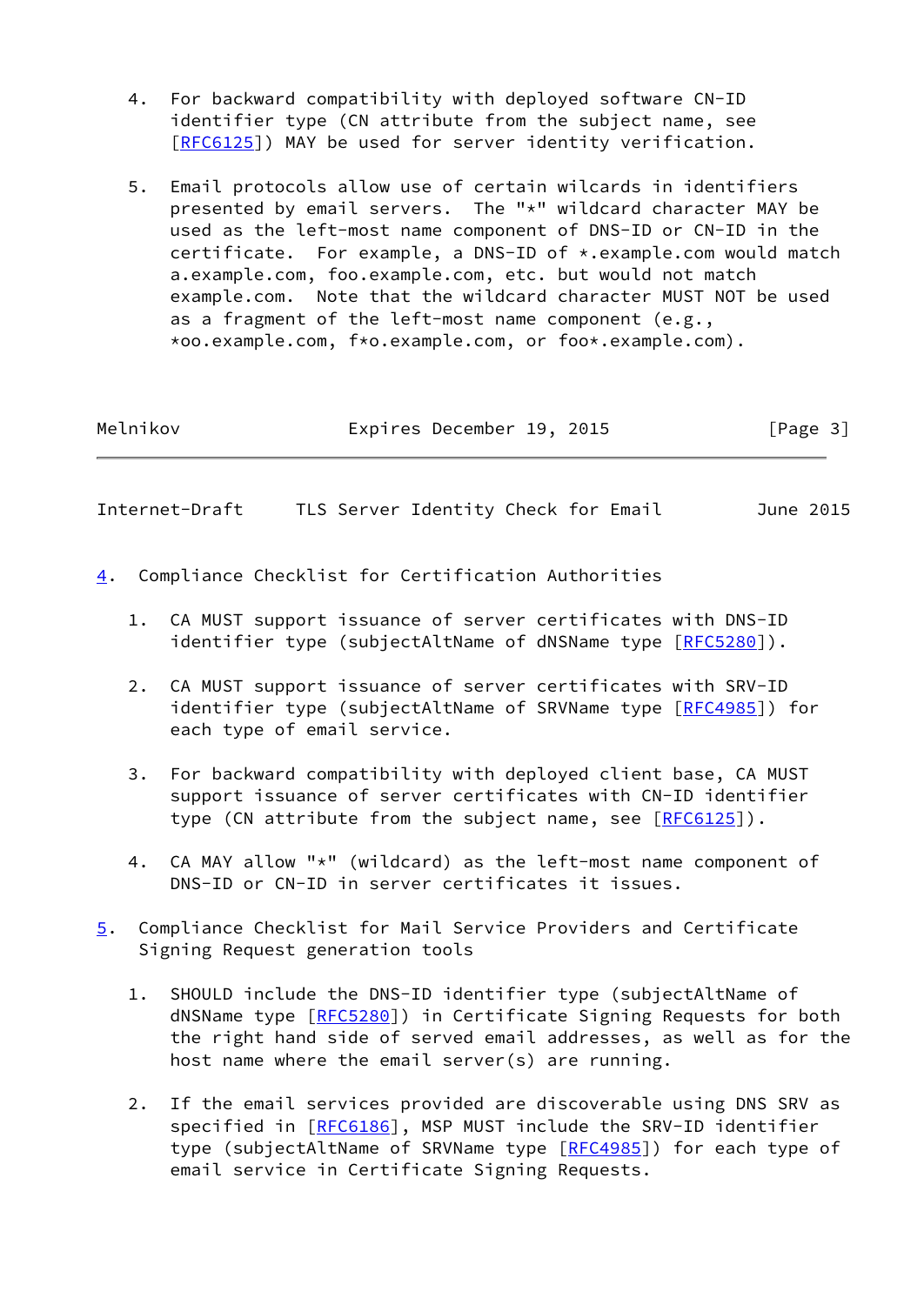- 3. SHOULD include CN-ID identifier type (CN attribute from the subject name, see  $[REG125]$ ) for the host name where the email server(s) is running in Certificate Signing Requests for backward compatibility with deployed email clients. (Note, a certificate can only include a single CN-ID, so if a mail service is running on multiple hosts, either each host has to use different certificate with its own CN-ID, a single certificate with multiple DNS-IDs, or a single certificate with wildcard in CN-ID can be used).
- 4. MAY include "\*" (wildcard) as the left-most name component of DNS-ID or CN-ID in Certificate Signing Requests.
- <span id="page-4-0"></span>[6](#page-4-0). Examples

 Consider an IMAP-accessible email server which supports both IMAP and IMAPS (IMAP-over-TLS) at the host "mail.example.net" servicing email addresses of the form "user@example.net" and discoverable via DNS SRV lookups in domain "example.net" (DNS SRV records

| Melnikov | Expires December 19, 2015 |  | [Page 4] |
|----------|---------------------------|--|----------|
|          |                           |  |          |

<span id="page-4-1"></span>Internet-Draft TLS Server Identity Check for Email June 2015

 "\_imap.\_tcp.example.net" and "\_imaps.\_tcp.example.net"). A certificate for this service needs to include SRV-IDs of "\_imap.example.net" (when STARTTLS is used on the IMAP port) and " imaps.example.net" (when TLS is used on IMAPS port). See [\[RFC6186](https://datatracker.ietf.org/doc/pdf/rfc6186)] for more details. (Note that unlike DNS SRV there is no "\_tcp" component in SRV-IDs) along with DNS-IDs of "example.net" and "mail.example.net". It might also include CN-IDs of "mail.example.net" for backward compatibility with deployed infrastructure.

 Consider an SMTP Submission server at the host "submit.example.net" servicing email addresses of the form "user@example.net" and discoverable via DNS SRV lookups in domain "example.net" (DNS SRV records "\_submission.\_tcp.example.net"). A certificate for this service needs to include SRV-IDs of "\_submission.example.net" (see [\[RFC6186](https://datatracker.ietf.org/doc/pdf/rfc6186)]) along with DNS-IDs of "example.net" and "submit.example.net". It might also include CN-IDs of "submit.example.net" for backward compatibility with deployed infrastructure.

 Consider a host "mail.example.net" servicing email addresses of the form "user@example.net" and discoverable via DNS SRV lookups in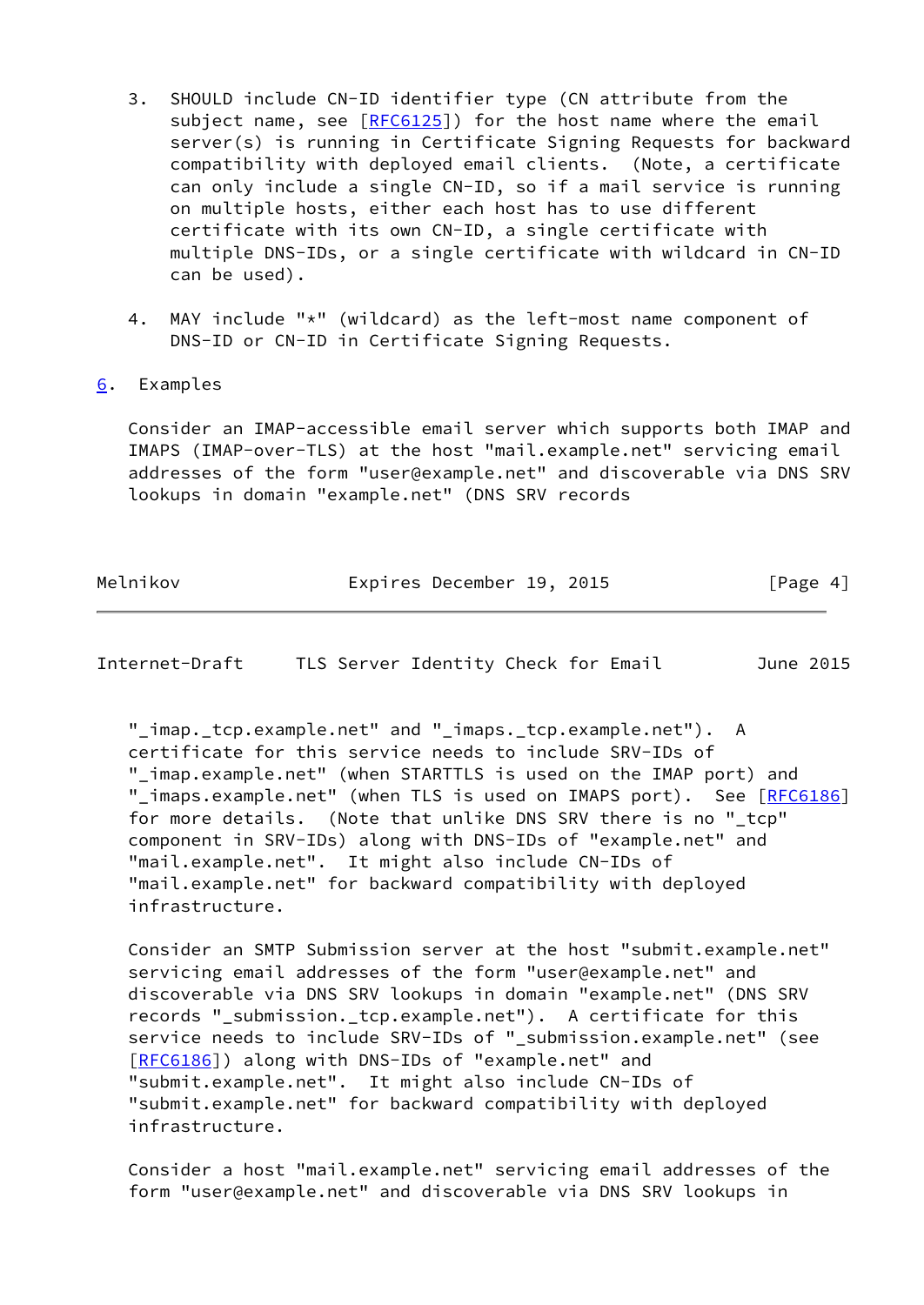domain "example.net", which runs SMTP Submission, IMAPS and POP3S (POP3-over-TLS) and ManageSieve services. Each of the servers can use their own certificate specific to their service (see examples above). Alternatively they can all share a single certificate that would include SRV-IDs of "\_submission.example.net", "\_imaps.example.net", "\_pop3s.example.net" and "\_sieve.example.net" along with DNS-IDs of "example.net" and "mail.example.net". It might also include CN-IDs of "mail.example.net" for backward compatibility with deployed infrastructure.

<span id="page-5-0"></span>[7](#page-5-0). IANA Considerations

This document doesn't require any action from IANA.

<span id="page-5-1"></span>[8](#page-5-1). Security Considerations

 The goal of this document is to improve interoperability and thus security of email clients wishing to access email servers over TLS protected email protocols, by specifying a consistent set of rules that email service providers, email client writers and Certification Authorities can use when creating server certificates.

| Melnikov | Expires December 19, 2015 | [Page 5] |
|----------|---------------------------|----------|
|          |                           |          |
|          |                           |          |

<span id="page-5-3"></span>Internet-Draft TLS Server Identity Check for Email June 2015

#### <span id="page-5-2"></span>[9](#page-5-2). References

<span id="page-5-4"></span>[9.1](#page-5-4). Normative References

- [RFC2119] Bradner, S., "Key words for use in RFCs to Indicate Requirement Levels", [BCP 14](https://datatracker.ietf.org/doc/pdf/bcp14), [RFC 2119](https://datatracker.ietf.org/doc/pdf/rfc2119), March 1997.
- [RFC5321] Klensin, J., "Simple Mail Transfer Protocol", [RFC 5321](https://datatracker.ietf.org/doc/pdf/rfc5321), October 2008.
- [RFC6409] Gellens, R. and J. Klensin, "Message Submission for Mail", STD 72, [RFC 6409,](https://datatracker.ietf.org/doc/pdf/rfc6409) November 2011.
- [RFC3207] Hoffman, P., "SMTP Service Extension for Secure SMTP over Transport Layer Security", [RFC 3207](https://datatracker.ietf.org/doc/pdf/rfc3207), February 2002.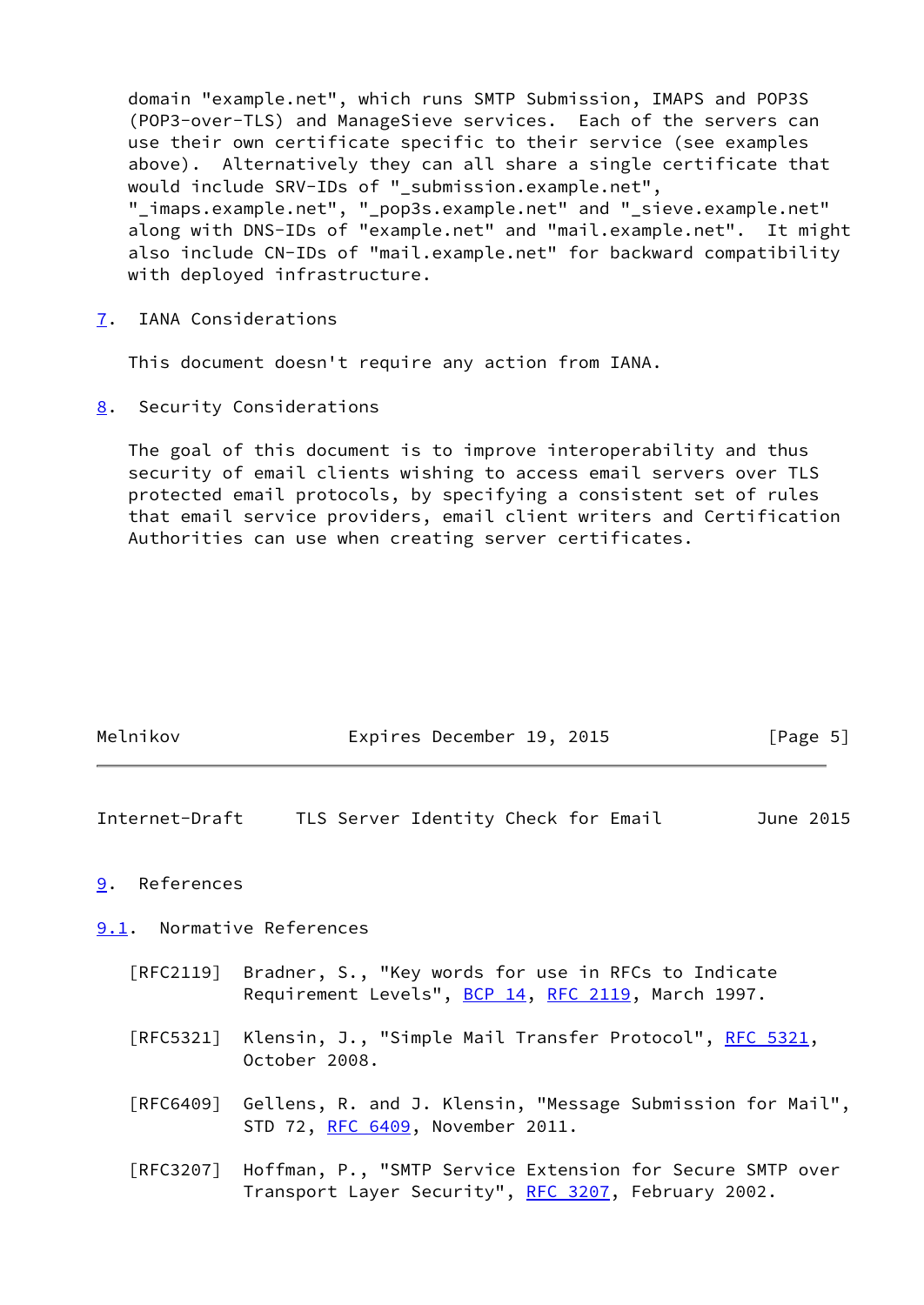- [RFC3501] Crispin, M., "INTERNET MESSAGE ACCESS PROTOCOL VERSION 4rev1", [RFC 3501,](https://datatracker.ietf.org/doc/pdf/rfc3501) March 2003.
- [RFC1939] Myers, J. and M. Rose, "Post Office Protocol Version 3", STD 53, [RFC 1939,](https://datatracker.ietf.org/doc/pdf/rfc1939) May 1996.
- [RFC5804] Melnikov, A. and T. Martin, "A Protocol for Remotely Managing Sieve Scripts", [RFC 5804,](https://datatracker.ietf.org/doc/pdf/rfc5804) July 2010.
- [RFC6125] Saint-Andre, P. and J. Hodges, "Representation and Verification of Domain-Based Application Service Identity within Internet Public Key Infrastructure Using X.509 (PKIX) Certificates in the Context of Transport Layer Security (TLS)", [RFC 6125,](https://datatracker.ietf.org/doc/pdf/rfc6125) March 2011.
- [RFC5280] Cooper, D., Santesson, S., Farrell, S., Boeyen, S., Housley, R., and W. Polk, "Internet X.509 Public Key Infrastructure Certificate and Certificate Revocation List (CRL) Profile", [RFC 5280,](https://datatracker.ietf.org/doc/pdf/rfc5280) May 2008.
- [RFC4985] Santesson, S., "Internet X.509 Public Key Infrastructure Subject Alternative Name for Expression of Service Name", [RFC 4985,](https://datatracker.ietf.org/doc/pdf/rfc4985) August 2007.
- <span id="page-6-0"></span>[9.2](#page-6-0). Informative References
	- [RFC2595] Newman, C., "Using TLS with IMAP, POP3 and ACAP", [RFC](https://datatracker.ietf.org/doc/pdf/rfc2595) [2595,](https://datatracker.ietf.org/doc/pdf/rfc2595) June 1999.
	- [RFC6186] Daboo, C., "Use of SRV Records for Locating Email Submission/Access Services", [RFC 6186](https://datatracker.ietf.org/doc/pdf/rfc6186), March 2011.

| Melnikov |  | Expires December 19, 2015 |  |  | [Page 6] |
|----------|--|---------------------------|--|--|----------|
|----------|--|---------------------------|--|--|----------|

<span id="page-6-2"></span>Internet-Draft TLS Server Identity Check for Email June 2015

#### <span id="page-6-1"></span>[Appendix A.](#page-6-1) Acknowledgements

 Thank you to Chris Newman and Sean Turner for comments on this document.

The editor of this document copied lots of text from [RFC 2595](https://datatracker.ietf.org/doc/pdf/rfc2595) and [RFC](https://datatracker.ietf.org/doc/pdf/rfc6125) [6125](https://datatracker.ietf.org/doc/pdf/rfc6125), so the hard work of editors of these document is appreciated.